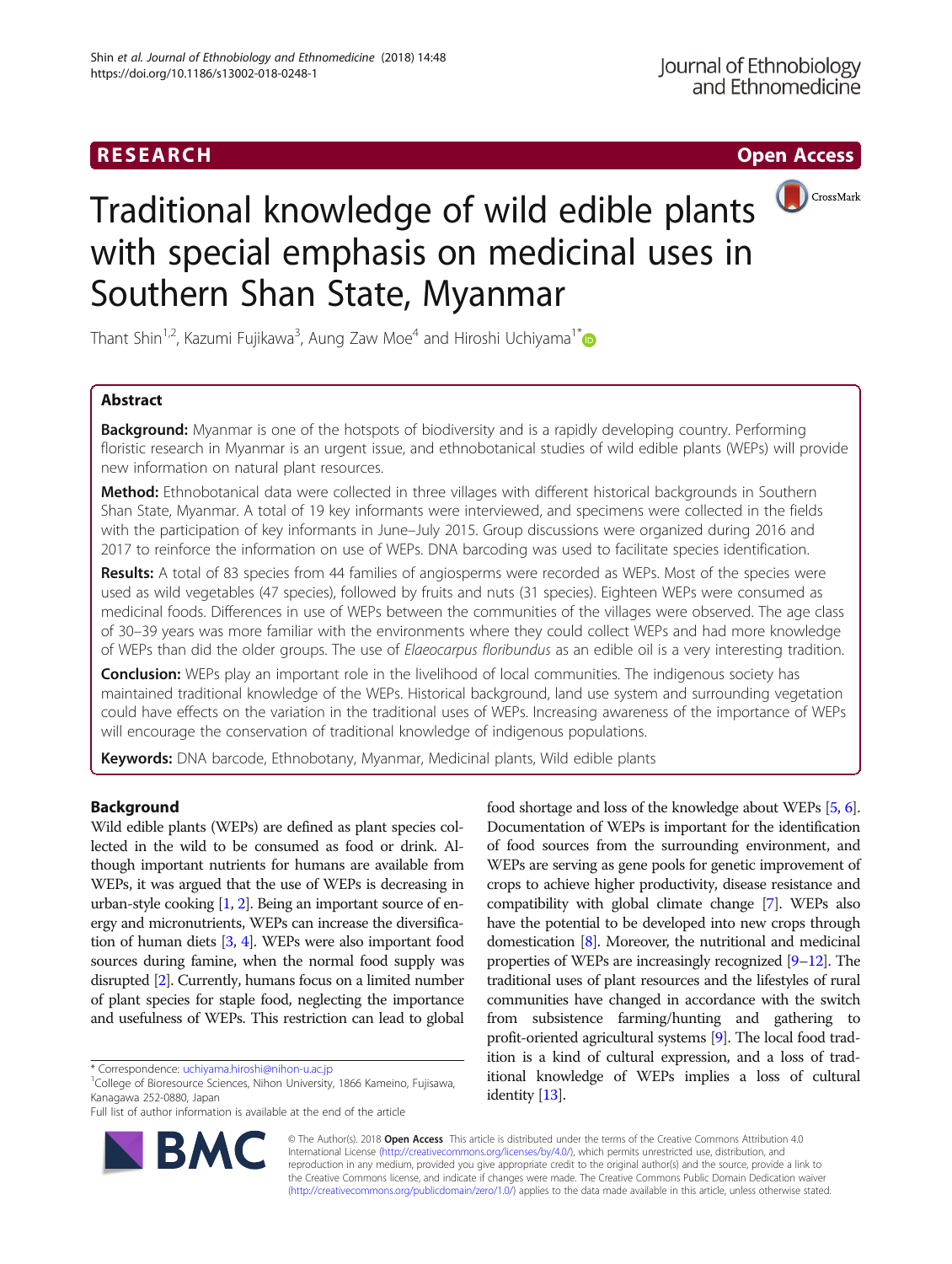Myanmar is one of the hotspots of biodiversity [[14](#page-12-0), [15\]](#page-12-0) and is a rapidly developing country. Describing the flora of Myanmar is an urgent issue, and ethnobotanical studies will provide new information on natural plant resources [[16,](#page-12-0) [17](#page-12-0)]. A total of 135 ethnic groups are officially recognized in Myanmar [[18](#page-12-0)]. These indigenous people regard natural resources as essential to their culture and well-being [[19\]](#page-12-0), but they are not truly interested in the conservation of natural resources. Furthermore, local communities are rarely allowed to participate in decision-making processes concerning the impact of ecosystem changes, and their dependence on plant resources is not adequately considered in formulating the strategies of rural development [\[20\]](#page-12-0). In Myanmar, quite a few ethnobotanical studies have been carried out mostly emphasizing medicinal and financial value [\[21](#page-12-0)–[24\]](#page-12-0).

Field research was carried out in three villages, each with different historical backgrounds, namely Eden, Myin Ka, and Pin-sein-pin, located in the western part of Southern Shan State (Table 1 and Fig. [1](#page-2-0)). Southern Shan State is situated on the Shan Plateau, which rises to the east from the central basin of Myanmar and occupies the eastern half of the country. The average elevation of the plateau is approximately 900 m. The average

Table 1 Basic information of the three villages studied

annual precipitation is between 1900 mm and 2000 mm, and the average daily temperature is 22  $^{\circ}$ C [[25\]](#page-12-0). The ethnic groups residing in the study area are Danu, Taung-yoe, Shan, Bamar, Pao, Kayan and Kayin. The majority of people in the villages of Myin Ka and Pin-sein-pin are Danu and Taung-yoe. The major ethnic group in Eden village is Kayan. According to the folklore of the villagers, the old village of Myin Ka was established during the Bagan Era (9th–13th centuries) one mile away from the current village location. In the late

nineteenth century, the old village was destroyed because of ethnic conflicts in the area and was moved to the current location. The villagers of Eden migrated from Kaya State because of civil war in their former area and established the village in 1990.

This study focused on the local communities in Southern Shan State to document their traditional knowledge of and practices involving WEPs. In the present study, a DNA barcoding technique was used to facilitate species identification. DNA barcoding is a microgenomic identification system in which a short, standard DNA region that is universally present in the target lineages is analyzed [[26](#page-12-0), [27](#page-12-0)]. With the help of DNA barcoding techniques, species identification can be facilitated in the ethnobotanical studies

|                                           | Myin Ka                                                                                                                                                                                    | Pin-sein-pin                                             | Eden                                                                                                          |
|-------------------------------------------|--------------------------------------------------------------------------------------------------------------------------------------------------------------------------------------------|----------------------------------------------------------|---------------------------------------------------------------------------------------------------------------|
| Establishment                             | Before late nineteenth century (Moved from nearby old village,<br>one mile away).                                                                                                          | Early nineteenth<br>century                              | 1990                                                                                                          |
| Location                                  | N: 20°34'54.3", E: 96°34'52.7"                                                                                                                                                             | N: 20°58'54.3", E: 96°<br>37'54.9"                       | N: 19°55'31.9", E: 96°25'58.1"                                                                                |
| Above sea level 1422 m                    |                                                                                                                                                                                            | 1736 m                                                   | 353 m                                                                                                         |
| Habitat                                   | Evergreen forest                                                                                                                                                                           | Evergreen forest                                         | Deciduous forest                                                                                              |
| Linear distance<br>to the nearest<br>town | 10 km to Kalaw, Shan State                                                                                                                                                                 | 8 km to Pindaya,<br>Shan State                           | 40 km to Tatkone, Mandalay Division                                                                           |
| Population/<br>Households                 | 563/140                                                                                                                                                                                    | 535/127                                                  | 410/68                                                                                                        |
| Ethnic Group                              | Majority: Taung-yoe, Danu Minority: Bamar, Shan                                                                                                                                            | Majority: Danu<br>Minority: Bamar, Pao                   | Majority: Kayan Minority: Kayin, Bamar                                                                        |
| Religion                                  | Buddhism                                                                                                                                                                                   | Buddhism                                                 | Christian and Buddhism                                                                                        |
| Public Facility                           | One library, one primary school, one buddhist monastery                                                                                                                                    | One primary school,<br>one library, one<br>kindergarten  | One middle school, one church, one<br>monastery, one kindergarten                                             |
| Subsistence                               | Rice cultivation (ca. 60 acres) Cultivation of vegetables and<br>fruits: ginger, cabbage, cauliflower, egg plants, tomato, chili,<br>chayote, carrot, orange, avocado, pear (ca 150 acres) | Plantation of tea<br>leaves, Ju, pea,<br>cabbage, potato | Cultivation of turmeric, chili, banana, hill<br>rice Collection of bamboo shoots and<br>other forest products |
| Home garden<br>products                   | Ginger, orange, avocado, pear                                                                                                                                                              | Tea leaves                                               | Mango, banana, jack fruit                                                                                     |
| Live stock                                | Buffalo, chicken, cattle, pig                                                                                                                                                              | Cattle, chicken                                          | Pig, chicken                                                                                                  |
| Drinking water                            | Natural springs (connected with pipe line)                                                                                                                                                 | Collection of rain<br>water with collection<br>tanks     | Natural springs (connected with pipe line)                                                                    |
| Electricity                               | From national grid                                                                                                                                                                         | No electric supply                                       | Small hydropower generators constructed<br>on the stream                                                      |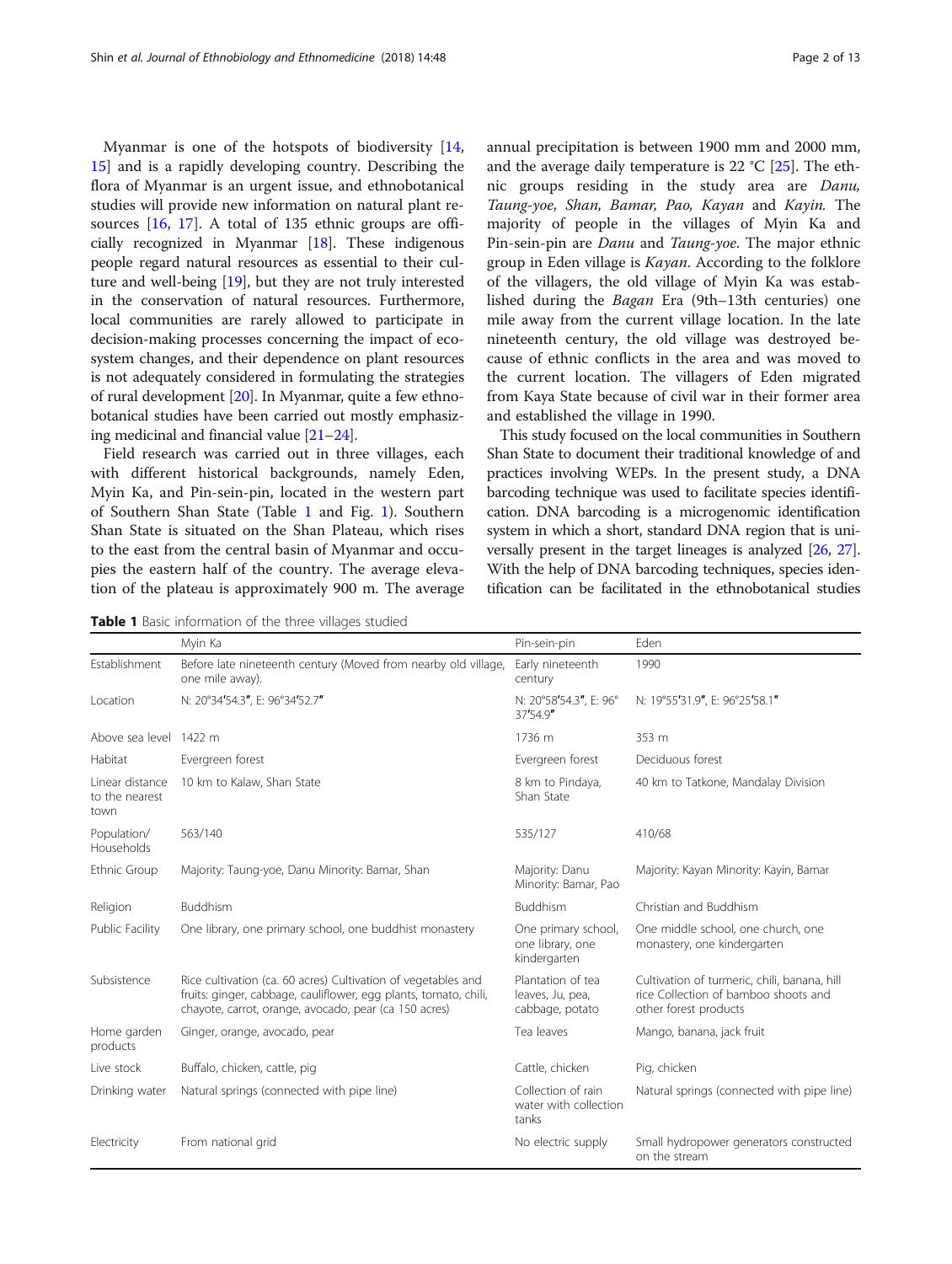<span id="page-2-0"></span>

[[28](#page-12-0), [29\]](#page-12-0) and floristic studies of unexploited tropical regions [[30](#page-12-0)]. A total of 83 species from 44 families of angiosperms have been documented as WEPs in the study area. The indigenous societies, who have been living in the area for a long time, could have a considerable amount of traditional knowledge of WEPs.

## Methods

## Interviews and collection of plant specimens

First, meetings were organized with villagers, and the objectives of the research were explained. Consent was obtained before carrying out the ethnobotanical survey. The ethical guidelines of the International Society of Ethnobiology were strictly obeyed [\[31](#page-12-0)].

The ethnobotanical data were first collected from 19 key informants who were selected for their reputation of being specialists in the use of WEPs. The information on WEPs was gathered from interviews and fieldwork. The ages of the key informants ranged from 30 to 57 years, and one informant was female. All key informants were farmers. The field surveys were carried out in June–July 2015, and voucher specimens and the leaves for DNA analysis were collected. During the field surveys, the

vernacular name, growth habitat and folk use of each species were recorded. Interviews and field sampling were carried out with one individual informant at a time to avoid the incorporation of the knowledge from other villagers. Voucher specimens were deposited in the herbaria of the Makino Botanical Garden (MBK), Japan, and the Forest Research Institute (RAF), Myanmar.

After gathering ethnobotanical data from the key informants, group discussions were organized again in 2106 and 2017. In addition to the 19 key informants, 23 other informants were invited for the group discussion. These 23 informants were selected for their willingness to participate in this study, ability to work together in the field, and reputation for being knowledgeable on the use of WEPs. Therefore, a total of 42 villagers participated in this project, including 5 female informants. A total of 13, 12 and 17 informants from the villages of Eden, Myin Ka and Pin-sein-pin, respectively, participated in the group discussion. The age of informants ranged from 23 to 82 years, and the group included 37 farmers, one small shop owner, one forester and three herbalists. We also gathered information on WEPs with a group of informants by using the "walk-in-the-wood" method [\[32](#page-12-0)].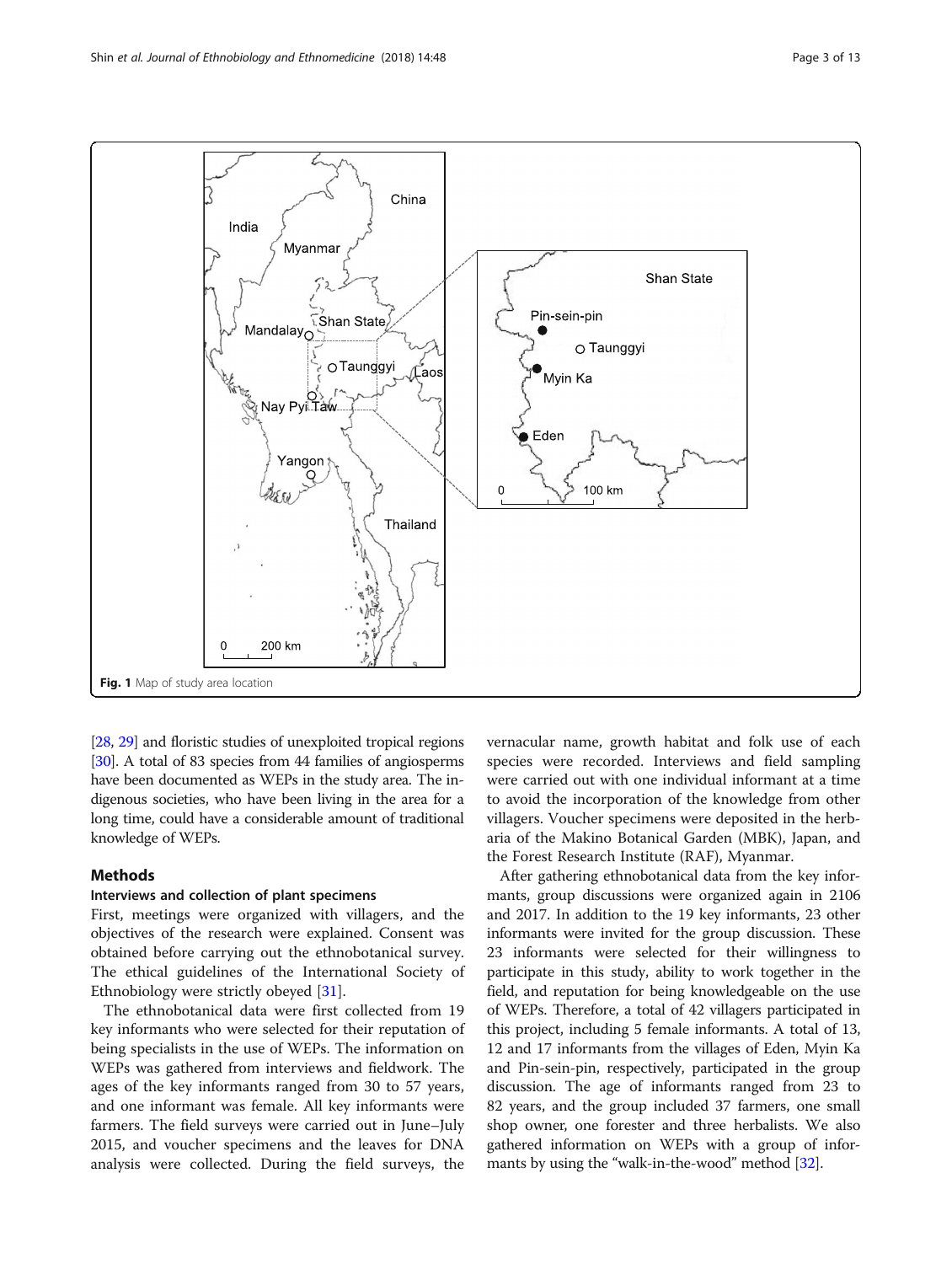## DNA barcoding and species identification

Total DNA was extracted from dried leaf tissue by the CTAB method. Approximately 20 mg of dried leaf tissue was ground in a 2 mL microcentrifuge tube using TissueLyser (Qiagen, Hilden, Germany). The sample was incubated with 2xCTAB solution at 65 °C for 30 min. After chloroform (chloroform:isoamylalcohol = 24:1) treatment for 30 min, the mixture was centrifuged for 10 min at 3000 rpm. The aqueous layer was transferred to a new 1.5 mL microcentrifuge tube, and then the DNA was precipitated with ethanol. The pellet was dissolved with TE buffer. PCR amplification of the *rbcL* region followed the procedure of the CBOL Plant Working Group [[33\]](#page-12-0). rbcLa\_F and rbcLa\_R were used as primers. For the PCR, GoTaq Green Master Mix (Promega, Madison, WI, USA) was used. Amplification was performed in a TaKaRa PCR Thermal Cycler Dice Touch (Takara, Kusatsu, Japan) programmed for one cycle of 95 °C for 5 min; 30 cycles of 95 °C for 30 s, 55 °C for 30 s, and 72 °C for 1 min; and one cycle of 72 °C for 5 min. The PCR products were resolved by electrophoresis in 1.0% agarose gels stained with GelGreen (Wako, Osaka, Japan). DNA fragments were recovered using the Wizard SV Gel and PCR Clean-up System (Promega, Madison, WI, USA) according to the manufacturer's instructions. Cycle sequencing was performed using a Big-Dye Terminator v3.1 Cycle Sequencing Kit and an ABI 3130 Genetic Analyzer (Thermo Fisher Scientific, Waltham, MA, USA).

The Basic Local Alignment Search Tool (BLAST) program was used as a tool to search for similar DNA sequences from the database of the National Center for Biotechnological Information (NCBI). Among the compared sequences, the species with the most similar sequences were used to guide species identification. The final identification of specimens was determined by cross referencing with specimens housed at MBK, the type specimen images available on the JSTORE Global Plants website ([https://plants.jstor.org\)](https://plants.jstor.org), and the online herbarium catalog of the Royal Botanic Gardens, Kew [\(http://apps.kew.org/](http://apps.kew.org/herbcat/navigator.do) [herbcat/navigator.do](http://apps.kew.org/herbcat/navigator.do)). The plant descriptions in the Flora of China and Flora of Thailand were consulted. The scientific names of species were assigned in accordance with The Plant List ([http://www.theplantlist.org\)](http://www.theplantlist.org). The uses of WEPs and medicinal plants were classified into categories according to the standards developed by the Royal Botanic Gardens, Kew [\[34\]](#page-12-0).

## Results

#### Diversity of WEPs in the study area

A total of 153 specimens were collected as WEPs from the three villages in this study. Of these, 138 specimens were identified to the species level and consisted of 83 species. Araceae, Fabaceae and Moraceae were the major families with the largest number of species (5 species each). Zingiberaceae, Asteraceae, Myrtaceae and Rutaceae included four species. Ethnobotanical data such as vernacular names, collection sites and folk uses are listed in Table [2.](#page-4-0) Among the 83 species, most are indigenous in Myanmar, but some of them originated outside of Asia: Annona cherimola, Casimiroa cf. edulis, Coffea arabica and Psidium guajava escaped from plantations; and Alternanthera philoxeroides, Bassia scoparia, Bidens biternata, Crassocephalum rubens, Marah macrocarpa, Oxalis latifolia, Physalis angulata, Physalis pubescens and Solanum torvum are naturalized.

In total, 34, 57 and 47 species were used as WEPs in the villages of Eden, Myin Ka and Pin-sein-pin, respectively (Fig. [2](#page-8-0)). Although most of the WEPs were used with a single vernacular name within a village, eight species had two or three local names. Physalis angulata and Leea indica were used without local names in Eden village. Two species of Amorphophallus and three species of Syzygium were used with the same local name in all three villages. Among the 39 WEPs used in more than one village, eight species were used with different local names. Phyllanthus emblica had different local names in all three villages.

## Use of WEPs

Although villagers collected WEPs for their own consumption, nine species, namely, Acacia concinna, Acacia pennata subsp. kerrii, Archidendron jiringa, Cheilocostus speciosus, Lasia spinosa, Markhamia stipulata, Oroxylum indicum, Phyllanthus emblica and Telosma cordata, were collected for selling at local markets.

A total of 47 species from 25 families were used as vegetables. All five species in Araceae were used as wild vegetables. Based on the interviews with villagers, the most preferred species for use as wild vegetables were Phyllanthus emblica, Rotheca serrata and Docynia indica. P. emblica and R. serrata were also used as medicinal plants in the study area. In addition to collecting it from the wild, the villagers planted P. emblica in their home gardens for their own consumption.

A total of 31 species from 23 families were used for their fruits and nuts. Species in Myrtaceae, Moraceae and Sapindaceae were frequently used as fruit plants. The most preferred fruit plants were *Docynia indica*, Ficus semicordata, F. auriculata, Myrica esculenta and Archidendron jiringa. In addition to collecting it from the wild, small-scale planting of Docynia indica was observed not only for fruits but also for fuel wood. The whole plants of Oxalis latifolia were eaten by children as a snack in Myin Ka village. This species is a perennial weed originating from Central and South America [[35](#page-12-0)] and is growing in home compounds of the village. From the other two villages, no species were reported as a snack for children.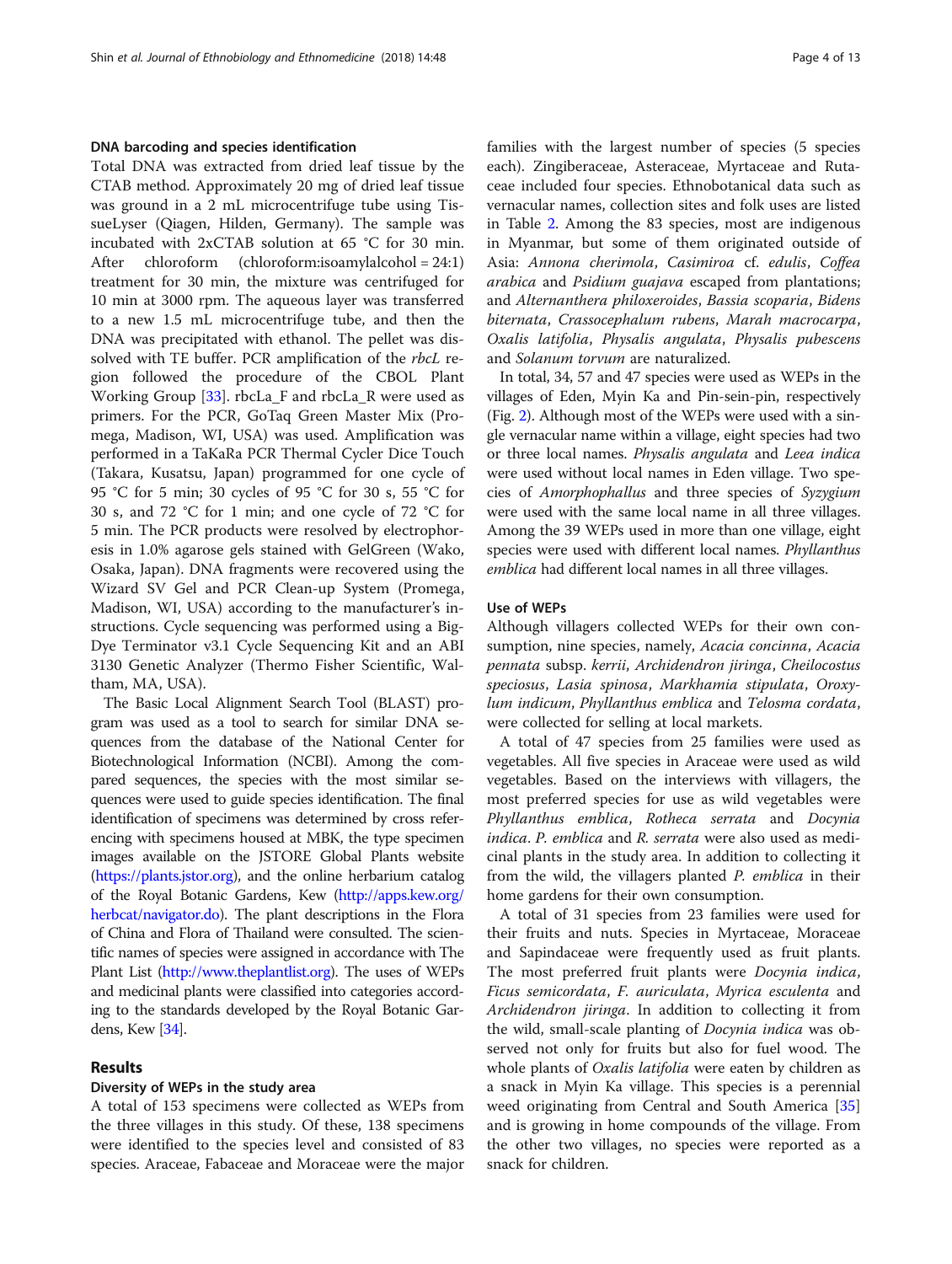|                                                          |                                             | <b>Rable 2</b> List of factuality with calbic plants used by villagers in this study                                                                                                                   |                                                     |
|----------------------------------------------------------|---------------------------------------------|--------------------------------------------------------------------------------------------------------------------------------------------------------------------------------------------------------|-----------------------------------------------------|
| Taxon                                                    | Village <sup>d</sup> and<br>vernacular name | Use                                                                                                                                                                                                    | Voucher number (Collection site <sup>®</sup> )      |
| Amaranthaceae                                            |                                             |                                                                                                                                                                                                        |                                                     |
| Alternanthera<br>philoxeroides (Mart.)<br>Griseb.        | M, P: Shwe-kana-<br>phot, Ka-na-phot        | Food and Medicine: shoot for salad, consumed for body swollen TS0366 (P)                                                                                                                               |                                                     |
| Amaranthus viridis L.                                    | M: Hin-nu-nwe                               | Food: tender leaves as vegetable                                                                                                                                                                       | TS0020 (M)                                          |
| Bassia scoparia (L.)<br>A.J.Scott                        | M: Ta-byat-se                               | Food: shoots and tender leaves as vegetable                                                                                                                                                            | TS0019 (M)                                          |
| Anacardiaceae                                            |                                             |                                                                                                                                                                                                        |                                                     |
| Mangifera sylvatica<br>Roxb.                             | E: Taw-tha-yat                              | Food and Construction: fresh fruits pounded as salad with other TS0809 (E)<br>ingredients, sliced fresh fruits for sour taste                                                                          |                                                     |
| Annonaceae                                               |                                             |                                                                                                                                                                                                        |                                                     |
| Annona cherimola Mill.                                   | M, P: Aw-le                                 | Food: fruits edible                                                                                                                                                                                    | TS0043 (M)                                          |
| Apiaceae                                                 |                                             |                                                                                                                                                                                                        |                                                     |
| Centella asiatica (L.) Urb. E, M, P: Myin-kwar           |                                             | Food and Medicine: tender leaves as salad, paste of leaves<br>prepared lotion for sore throat, cold infusion of leaves as eye<br>drop                                                                  | TS0165, TS0293 (M)                                  |
| Oenanthe cf. javanica<br>(Blume) DC.                     | M: Za-lae                                   | Food: tender leaves as salad, cooked as traditional curry                                                                                                                                              | TS0138, TS0166 (M)                                  |
| Apocynaceae                                              |                                             |                                                                                                                                                                                                        |                                                     |
| <i>Telosma cordata</i> (Burm.<br>f.) Merr.               | E, M, P: Gwe-tauk                           | Food and Medicine: tender leaves for soup with chicken,<br>consumed food as medicine for alcohol dependence                                                                                            | TS0190 (M)                                          |
| Araceae                                                  |                                             |                                                                                                                                                                                                        |                                                     |
| Amorphophallus cf.<br>muelleri Blume                     | E, M, P: Wa-u                               | Food: stem and bulb as vegetable: young stem cooked as<br>vegetable, bulb boiled and grounded to make konjac (Wa-u)                                                                                    | TS0728/1 (E)                                        |
| Amorphophallus<br><i>purpurascens</i> Kurz ex<br>Hook.f. | E, M, P: Wa-u                               | Food: stem and bulb as vegetable: young stem cooked as<br>vegetable, bulb boiled and grounded to make konjac (Wa-u)                                                                                    | Thant Shin (abbreviate as TS<br>hereafter) 0618 (P) |
| Arisaema erubescens<br>(Wall.) Schott                    | M, P: Wa-u-pho                              | Food and Medicine: stem and bulb as vegetables, bulb boiled<br>and eaten for constipation                                                                                                              | TS0284 (M); TS0599 (P)                              |
| Colocasia esculenta (L.)<br>Schott                       | E: Pain-ga-nan; M, P:<br>Pai                | Food and Medicine: petiole fermented, petiole as vegetable,<br>petiole prepared soup with Kin-pun-chin, Sue-pote and Zayit; sap<br>used externally for allergy caused by insects                       | TS 0040, S0137, TS0277 (M)                          |
| Lasia spinosa (L.)<br>Thwaites                           | E, M: Za-yit                                | Food: tender shoot cooked as soup, cooked with fish, boiled<br>shoot as salad with fish paste                                                                                                          | TS0757 (E)                                          |
| Araliaceae                                               |                                             |                                                                                                                                                                                                        |                                                     |
| (Blume) Kuntze                                           | kin                                         | Macropanax dispermus P: Tha-yat-kin, Ka-la- Food, Construction, Fuelwood and Medicine: shoot as vegetable TS0590, TS0619, TS0645 (P)<br>dish and salad, food consumed for retention of gasses in bowel |                                                     |
| Asteraceae                                               |                                             |                                                                                                                                                                                                        |                                                     |
| Bidens biternata (Lour.)<br>Merr. & Sherff               | P: Hlan-kwa                                 | Food: shoot as vegetable                                                                                                                                                                               | TS0563 (P)                                          |
| Crassocephalum rubens<br>(Juss. ex Jacq.) S.Moore        | E: Nu-su; P: Taw-bi-<br>zat                 | Food: shoot as vegetable, tender leaves for salad                                                                                                                                                      | TS00684 (P); TS0776 (E)                             |
| Dichrocephala<br>integrifolia (L.f.) Kuntze              | M: Sein-zar-myat-<br>lone                   | Food and Medicine: shoots and tender leaves for soup, food<br>consumed as medicine at postpartum period for mother                                                                                     | TS0038 (M)                                          |
| Laggera alata Nanth.                                     | M, P: La-thar-ba-pyin                       | Food and Medicine: shoots fried with eggs, good for swollen<br>body, the whole plant as wristband for back pain, leaves extract<br>used over knife injuries                                            | TS0078 (M)                                          |
| Bignoniaceae                                             |                                             |                                                                                                                                                                                                        |                                                     |
| Markhamia stipulata<br>(Wall.) Seem.                     | E: Ma-lwa                                   | Food and Construction: boiled flower as salad with fish paste,<br>fried as vegetable                                                                                                                   | TS0735 (E)                                          |
| Oroxylum indicum (L.)<br>Kurz                            | E, M, P: Kyaung-shar                        | Food and Medicine: flowers and fruits for vegetable dish, fruits<br>as salad, farmented fruit, boiled and pounded fruits as salad                                                                      | TS0105 (M); TS0743 (E)                              |

<span id="page-4-0"></span>Table 2 List of identified wild edible plants used by villagers in this study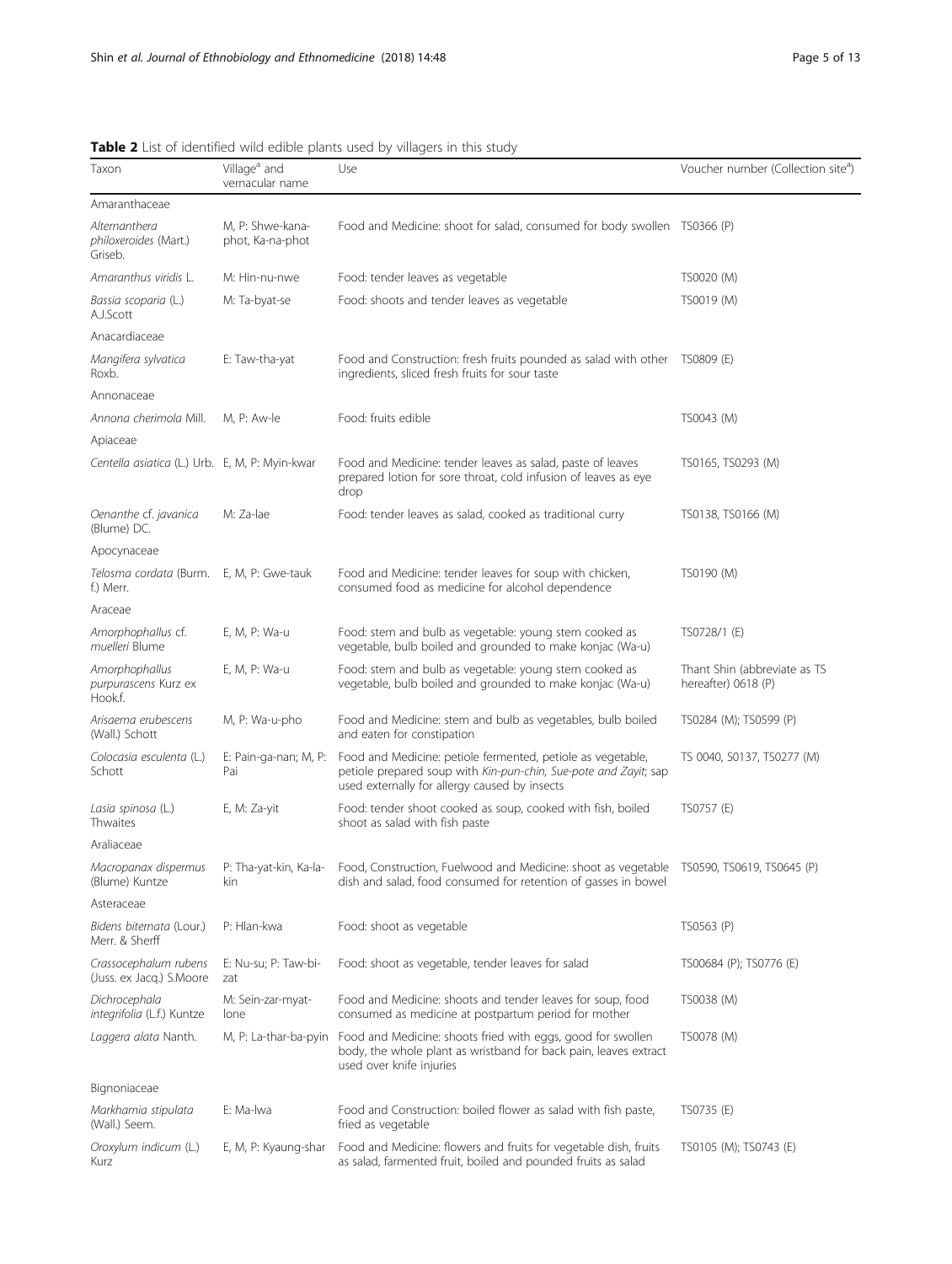| Taxon                                                             | Village <sup>a</sup> and<br>vernacular name       | EDLOT TOCHETICS WHO COIDIC PIGHTS OSCO Dy WINOGCIS III LITIS SLOOY<br>Use                                                                                                                    | Voucher number (Collection sited)                                             |
|-------------------------------------------------------------------|---------------------------------------------------|----------------------------------------------------------------------------------------------------------------------------------------------------------------------------------------------|-------------------------------------------------------------------------------|
|                                                                   |                                                   | with other ingredients, young leaves prepared salad, and<br>consumed orally for tinnitus                                                                                                     |                                                                               |
| Burseraceae                                                       |                                                   |                                                                                                                                                                                              |                                                                               |
| Protium serratum (Wall.<br>ex Colebr.) Engl.                      | E: Kadi                                           | Food and Construction: fruits eaten fresh                                                                                                                                                    | TS0704 (E)                                                                    |
| Celastraceae                                                      |                                                   |                                                                                                                                                                                              |                                                                               |
| Celastrus paniculatus<br>Willd.                                   | M, P: Taung-bort-lu-<br>lin                       | Food and Medicine: tender leaves prepared for soup, diet food<br>for healthy life                                                                                                            | TS0230 (M)                                                                    |
| Combretaceae                                                      |                                                   |                                                                                                                                                                                              |                                                                               |
| Terminalia bellirica<br>(Gaertn.) Roxb.                           | E, M, P: Thit-seint                               | Food: seeds eaten fresh                                                                                                                                                                      | TS0702 (E)                                                                    |
| Costaceae                                                         |                                                   |                                                                                                                                                                                              |                                                                               |
| Cheilocostus speciosus<br>(J.Koenig) C.D.Specht                   | E, M: Pha-lan-taung-<br>hwa                       | Food and Medicine: shoot fried with vegetable oil and other<br>ingredients, cooked for soup, cooked with bamboo shoot and<br>meat, decotion of whole plant taken orally for dysentery        | TS0037 (M); TS0732 (E)                                                        |
| Cucurbitaceae                                                     |                                                   |                                                                                                                                                                                              |                                                                               |
| Marah macrocarpa<br>(Greene) Greene                               | M: Kin-mon-tee                                    | Food: fruits as vegetable                                                                                                                                                                    | TS0094 (M)                                                                    |
| Momordica subangulata M: Taw-hin-khar<br>Blume                    |                                                   | Food and Medicine: fruits and leaves as vegetable, consumed as TS0114, TS0276 (M)<br>appetizer                                                                                               |                                                                               |
| Fbenaceae                                                         |                                                   |                                                                                                                                                                                              |                                                                               |
| Diospyros kaki L.f.                                               | M: Tae, Tel; P: Tel                               | Food: ripe fruits edible                                                                                                                                                                     | TS0142 (M)                                                                    |
| Elaeagnaceae                                                      |                                                   |                                                                                                                                                                                              |                                                                               |
| Elaeagnus griffithii<br>Servettaz                                 | P: Mat-Iwat, Myat-Iu                              | Food: ripe fruits edible                                                                                                                                                                     | TS0359, TS0480 (P)                                                            |
| Elaeocarpaceae                                                    |                                                   |                                                                                                                                                                                              |                                                                               |
| Elaeocarpus floribundus<br>Blume                                  | M: Sein-sar-blue-pan                              | Food and Fuellwood: seeds used to extract edible oil, seed<br>edible                                                                                                                         | TS0183 (M)                                                                    |
| Elaeocarpus stipularis<br><i>var. siamensis</i> (Craib)<br>Coode. | M: Sein-se-ba-lu                                  | Food: ripe fruits edible                                                                                                                                                                     | TS034 (M)                                                                     |
| Fabaceae                                                          |                                                   |                                                                                                                                                                                              |                                                                               |
| Acacia concinna (Willd.)<br>DC.                                   | E, M; Kin-mon-chin                                | Food and Shampoo: decoction of fruits for shampoo, tender<br>leaves prepared soup with bean, prepared salad, fried with fish<br>paste                                                        | TS0139 (M)                                                                    |
| Acacia pennata subsp.<br>kerrii I.C.Nielsen                       | E: Sue-pote, Sue-<br>pote-kyi; M, P: Sue-<br>pote | Food: tender leaves cooked as soup, cooked with fish, cook with TS0736 (E)<br>meat, fried with egg, vegetable dish                                                                           |                                                                               |
| Archidendron jiringa<br>(Jack) I.C.Nielsen                        | E, M, P: Da-nyin                                  | Food: boiled seeds                                                                                                                                                                           | TS0710, TS0811 (E)                                                            |
| Bauhinia purpurea L.                                              | E: Swe-daw; P: Kha-<br>lat                        | Food: tender leaves as soup with potato                                                                                                                                                      | TS0419 (P); TS0856 (E)                                                        |
| Bauhinia variegata L.                                             | P: Kha-la                                         | Food: leaves as salad. Seed edible as pulses                                                                                                                                                 | TS0629 (P)                                                                    |
| Fagaceae                                                          |                                                   |                                                                                                                                                                                              |                                                                               |
| Lithocarpus lindleyanus<br>(Wall. ex A.DC.)<br>A.Camus            | M: Thit-al-sein                                   | Food and Constructiion: roasted seed edible                                                                                                                                                  | TS0240 (M)                                                                    |
| Lamiaceae                                                         |                                                   |                                                                                                                                                                                              |                                                                               |
| Rotheca serrata (L.)<br>Steane & Mabb.                            | M: Yin-byar; P: Hin-<br>byar, Hin-khar            | Food and Medicine: tender leaves and flowers as vegetable and<br>salad, young leaves consumed as salad for retention of gasses in<br>bowel, and diarrhea, cream of rhizome used as lotion on | TS0005, TS0082, TS0209, TS0279<br>(M); TS0387, TS00494, TS0591,<br>TS0606 (P) |

abdomen for retention of gasses in bowel, roots fermented

Table 2 List of identified wild edible plants used by villagers in this study (Continued)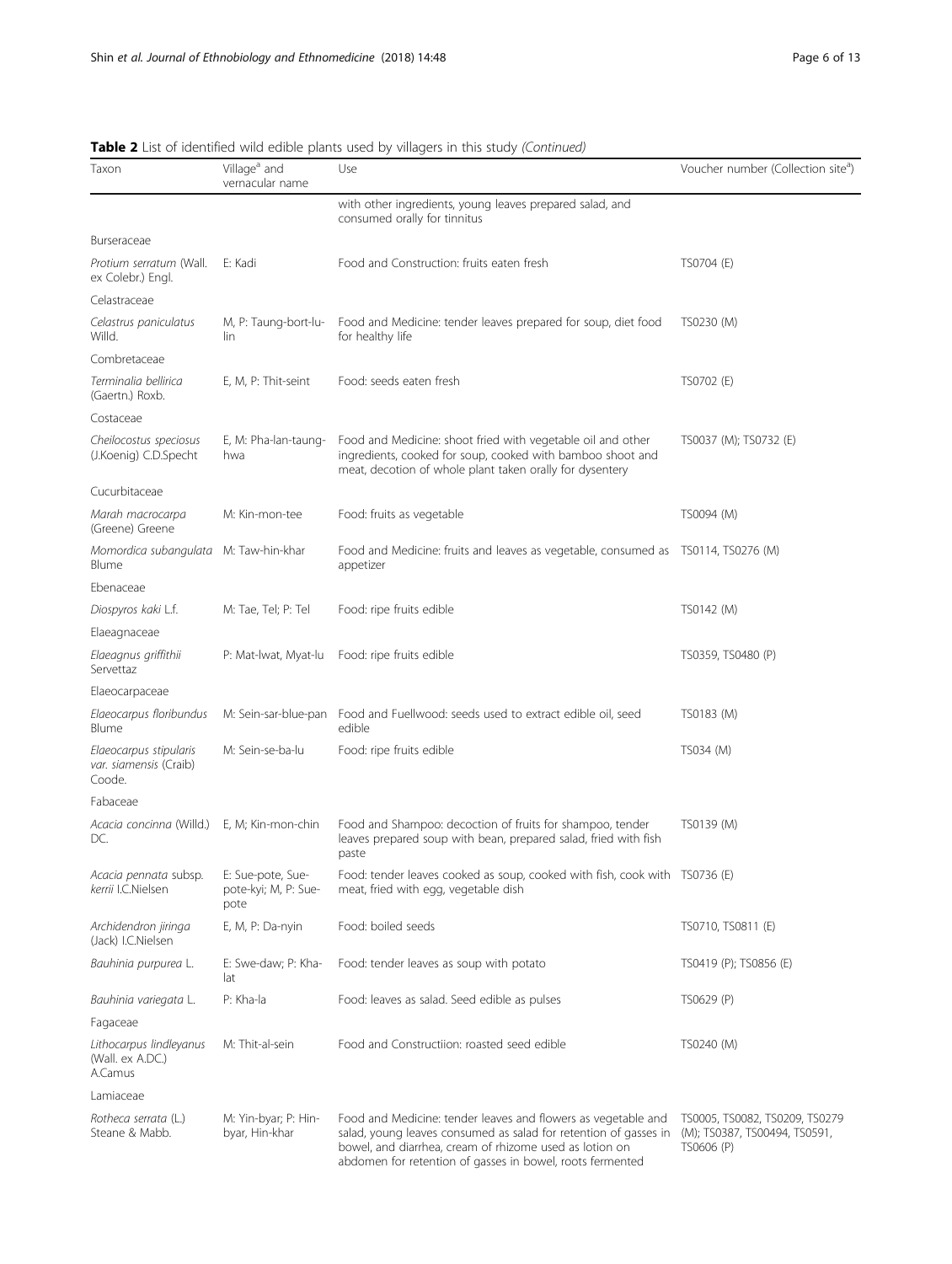| Taxon                                                       | Village <sup>d</sup> and<br>vernacular name           | Use                                                                                                                                                                                                                             | Voucher number (Collection site <sup>®</sup> )                                     |  |
|-------------------------------------------------------------|-------------------------------------------------------|---------------------------------------------------------------------------------------------------------------------------------------------------------------------------------------------------------------------------------|------------------------------------------------------------------------------------|--|
|                                                             |                                                       | together with jaggery and consumed orally for loss of sleep                                                                                                                                                                     |                                                                                    |  |
| Lauraceae                                                   |                                                       |                                                                                                                                                                                                                                 |                                                                                    |  |
| Cinnamomum tamala<br>(Buch.-Ham.) T.Nees &<br>Eberm.        | P: Thit-kya-poe                                       | Food and Medicine: leaf for spice in traditional curry, dry bark<br>powder consumed orally as blood tonic, dry leaf powder used<br>as inhalant at postpartum period for mother                                                  | TS0678 (P)                                                                         |  |
| Laurus cf. nobilis L.                                       | M, P: Lae-lu                                          | Food: leaves for spices                                                                                                                                                                                                         | TS0483 (P)                                                                         |  |
| Lythraceae                                                  |                                                       |                                                                                                                                                                                                                                 |                                                                                    |  |
| Duabanga grandiflora<br>(DC.) Walp.                         | E: Ga-zaw                                             | Food and Construction: fruits edible                                                                                                                                                                                            | TS00716 (E)                                                                        |  |
| Melastomataceae                                             |                                                       |                                                                                                                                                                                                                                 |                                                                                    |  |
| Osbeckia nepalensis<br>Hook. f.                             | P: Shar-pyar-tee                                      | Food: fruits edible                                                                                                                                                                                                             | TS00631(P)                                                                         |  |
| Moraceae                                                    |                                                       |                                                                                                                                                                                                                                 |                                                                                    |  |
| Ficus auriculata Lour.                                      | M: Ka-ohn, Kaung-<br>oat-tee, Tha-phan; P:<br>Pha-owl | Food: ripe fruits edible                                                                                                                                                                                                        | TS0042, TS0110, TS0182 (M);<br>TS0461(P)                                           |  |
| Ficus racemosa L.                                           | E, M, P: Tha-phan                                     | Food: ripe fruit edible, fresh fruits soaked in salty water,<br>pounded leaves as paste, tender leaves as salad, leaves cooked<br>with potato                                                                                   | TS00148 (M)                                                                        |  |
| Ficus semicordata Buch.- E, M, P: Ka-dut; P:<br>Ham. ex Sm. | Tha-phan                                              | Food and Fuelwood: ripe fruit edible, fresh fruits fermented for<br>food, tender leaves for soup                                                                                                                                | TS0071, TS00131, TS00172 (M);<br>TS0474 (P); TS0788 (E)                            |  |
| Ficus virens Aiton                                          | M, P: Nyaung-chin                                     | Food: leaves and shoots for soup and salad                                                                                                                                                                                      | TS0140 (M)                                                                         |  |
| Maclura fruticosa<br>(Roxb.) Corner                         | P: Sue-sein                                           | Food: shoot as vegetable for soup and salad                                                                                                                                                                                     | TS0478 (P)                                                                         |  |
| Myricaceae                                                  |                                                       |                                                                                                                                                                                                                                 |                                                                                    |  |
| Myrica esculenta Buch.-<br>Ham. ex D. Don                   | M: Kata-pho                                           | Food: ripe fruits edible                                                                                                                                                                                                        | TS0058, TS0109, TS0180 (M)                                                         |  |
| Myrtaceae                                                   |                                                       |                                                                                                                                                                                                                                 |                                                                                    |  |
| Psidium guajava L.                                          | E: Mar-la-kar                                         | Food: fruits eaten fresh                                                                                                                                                                                                        | TS0760 (E)                                                                         |  |
| Syzygium cumini (L.)<br><b>Skeels</b>                       | E, M, P: Tha-pyay                                     | Food and Construction: ripe fruits edible                                                                                                                                                                                       | TS0215 (M)                                                                         |  |
| Syzygium oblatum<br>(Roxb.) Wall. ex<br>A.M.Cowan & Cowan   | E, M, P: Tha-pyay                                     | Food and Construction: ripe fruits edible                                                                                                                                                                                       | TS0253 (M)                                                                         |  |
| Syzygium pycnanthum<br>Merr. & L.M.Perry                    | E, M, P: Tha-pyay                                     | Food, Construction and Fuelwood: ripe fruits edible                                                                                                                                                                             | TS0104 (M); TS0615 (P)                                                             |  |
| Oleaceae                                                    |                                                       |                                                                                                                                                                                                                                 |                                                                                    |  |
| Anacolosa clarkii Pierre                                    | M: Tay-pin                                            | Food: fruits edible                                                                                                                                                                                                             | TS0259 (M)                                                                         |  |
| Oxalidaceae                                                 |                                                       |                                                                                                                                                                                                                                 |                                                                                    |  |
| Oxalis latifolia Kunth                                      | M: Mu-chin                                            | Food: children eat all parts of plants                                                                                                                                                                                          | TS0024 (M)                                                                         |  |
| Phyllanthaceae                                              |                                                       |                                                                                                                                                                                                                                 |                                                                                    |  |
| Antidesma acidum Retz.                                      | E: Kim-ma-lin                                         | Food: fruits and leaves as vegetable                                                                                                                                                                                            | TS0795 (E)                                                                         |  |
| Bischofia javanica<br>Blume                                 | M: Yae-pa-done                                        | Food: shoots for salad, young leaves as vegetable                                                                                                                                                                               | TS0041, TS0074 (M)                                                                 |  |
| Phyllanthus emblica L.                                      | E: Zepyu; M: Se-sar;<br>P: Se-shar                    | Food, Fuelwood and Medicine: fruits pounded as salad, boiled<br>fruits pounded and prepared salad, consumed as food for<br>hypertension, fruits eaten fresh for over bleeding, fruits roasted<br>and consumed as food for cough | TS0033, TS0052, TS00213, TS0185,<br>TS00280 (M); TS0351, TS0670 (P);<br>TS0806 (E) |  |
| Plantaginaceae                                              |                                                       |                                                                                                                                                                                                                                 |                                                                                    |  |
| Plantago major L.                                           | M: A kyaw-baung-<br>tha-thaung                        | Food and Medicine: tender leaf for salad, leaf heated on fire to<br>become wilted, and touch on abscess and boils, paste of leaves                                                                                              | TS0089 (M)                                                                         |  |

## Table 2 List of identified wild edible plants used by villagers in this study (Continued)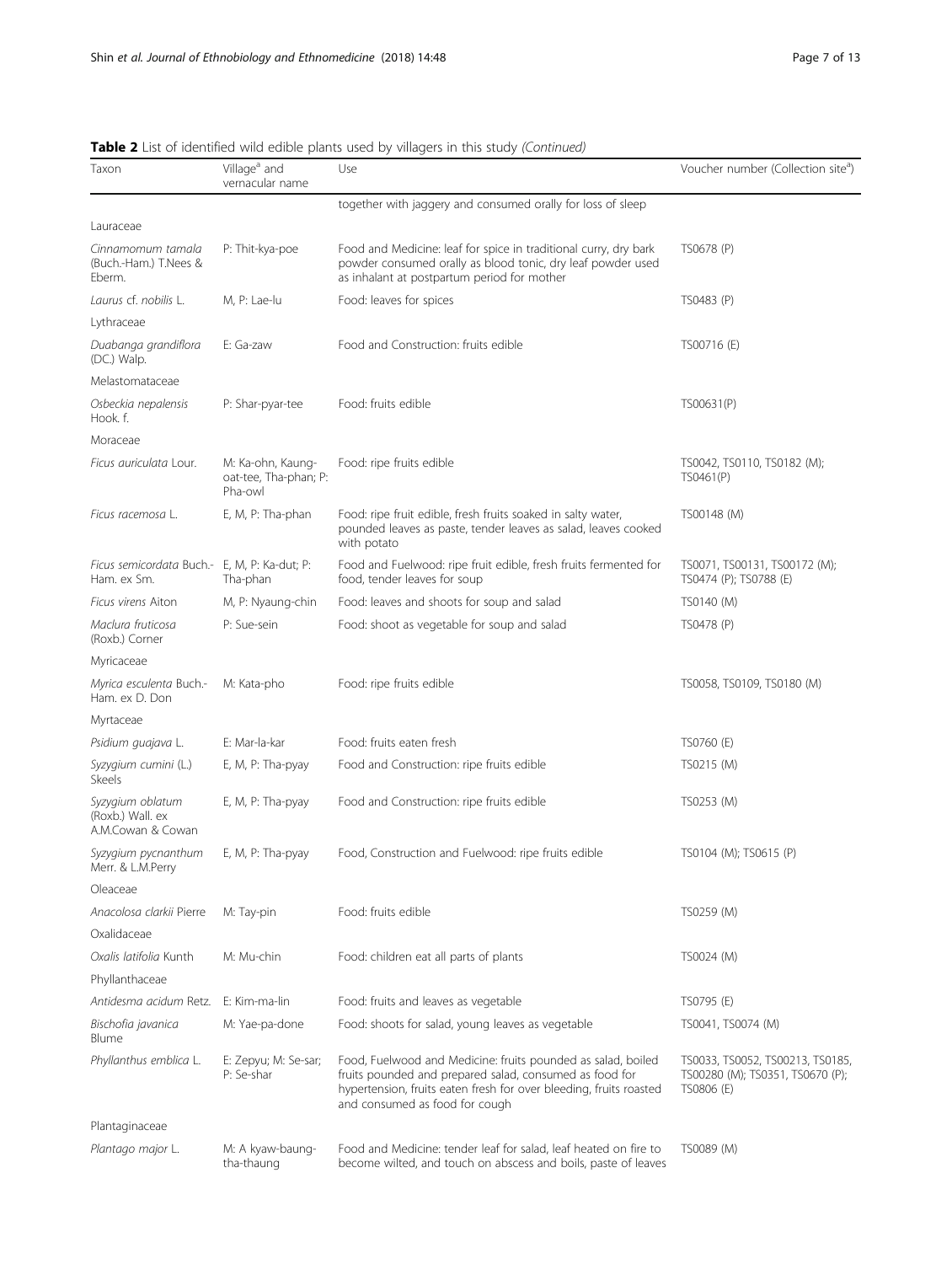| Taxon                                                       | Village <sup>a</sup> and<br>vernacular name | ED, or lacritical wild calore plants ased by villagers in this stady (continued,<br>Use                                                                       | Voucher number (Collection sited)                                                     |  |
|-------------------------------------------------------------|---------------------------------------------|---------------------------------------------------------------------------------------------------------------------------------------------------------------|---------------------------------------------------------------------------------------|--|
|                                                             |                                             | used as bandage for broken legs, young leaves prepared as<br>salad, consumed as food for toxemia and hypertension; paste of<br>entire plant used over abscess |                                                                                       |  |
| Primulaceae                                                 |                                             |                                                                                                                                                               |                                                                                       |  |
| Embelia ribes Burm.f.                                       | M, P: Kan-pa-lar                            | Food: leaves as salad and soup, tender leaves and buds boiled<br>and eaten with fish sauce                                                                    | TS0175 (M)                                                                            |  |
| Rhamnaceae                                                  |                                             |                                                                                                                                                               |                                                                                       |  |
| Ziziphus incurva Roxb.                                      | P: Sue-kauk                                 | Food: fruits edible                                                                                                                                           | TS0688 (P)                                                                            |  |
| Rosaceae                                                    |                                             |                                                                                                                                                               |                                                                                       |  |
| Docynia indica (Wall.)<br>Decne.                            | M, P: Pin-sein                              | Food and Fuelwood: fruits eaten fresh, cooked as soup,<br>pounded with chili as side dish                                                                     | TS0032, TS0133, TS0168, TS0204<br>(M); TS0399, TS0429, TS0513, TS<br>0588, TS0638 (P) |  |
| Rubiaceae                                                   |                                             |                                                                                                                                                               |                                                                                       |  |
| Coffea arabica L.                                           | P: Coffee                                   | Food: roasted seed for coffee                                                                                                                                 | TS0519 (P)                                                                            |  |
| Wendlandia budleioides<br>Wall. ex Wight & Arn.             | M. P: Thit-ne                               | Food and Construction: tender leaves for salad                                                                                                                | TS0085 (M)                                                                            |  |
| Wendlandia tinctoria<br>(Roxb.) DC.                         | M, P: Thit-ni                               | Food and Fuelwood: tender leaves as vegetable                                                                                                                 | TS0176 (M)                                                                            |  |
| Rutaceae                                                    |                                             |                                                                                                                                                               |                                                                                       |  |
| <i>Casimiroa cf. edulis L</i> a<br>Llave                    | M, P: Tha-gyar-tee                          | Food: fruits edible                                                                                                                                           | TS0044 (M)                                                                            |  |
| Clausena excavata<br>Burm.f.                                | M: Pyin-thaw-sein                           | Food: tender leaves as raw salad                                                                                                                              | TS0069 (M)                                                                            |  |
| Murraya koenigii (L.)<br>Spreng.                            | P: Pyin-taw-thein                           | Food: tender leaves as raw salad                                                                                                                              | TS0543 (P)                                                                            |  |
| Zanthoxylum armatum<br>DC.                                  | M: Mike-cup                                 | Food: tender leaves ingredient to beef curry                                                                                                                  | TS0030 (M)                                                                            |  |
| Salicaceae                                                  |                                             |                                                                                                                                                               |                                                                                       |  |
| Casearia graveolens<br>Dalzell                              | E: Phan-khar                                | Food and Construction: fruits eaten fresh                                                                                                                     | TS0801(E)                                                                             |  |
| Sapindaceae                                                 |                                             |                                                                                                                                                               |                                                                                       |  |
| Choerospondias axillaris<br>(Roxb.) B.L.Burtt &<br>A.W.Hill | E: Del-cline                                | Food: fruits edible                                                                                                                                           | TS0765 (E)                                                                            |  |
| Dimocarpus fumatus<br>(Blume) Leenh.                        | E: Taw-kyat-mauk                            | Food: fipe fruits edible                                                                                                                                      | TS0803 (E)                                                                            |  |
| Spondias pinnata (L. f.)<br>Kurz                            | E: Gwe                                      | Food: fruits eaten fresh                                                                                                                                      | TS0812 (E)                                                                            |  |
| Schoepfiaceae                                               |                                             |                                                                                                                                                               |                                                                                       |  |
| Schoepfia fragrans Wall. P: Byauk-ole-kyi                   |                                             | Food: fruits edible                                                                                                                                           | TS0610 (P)                                                                            |  |
| Smilacaceae                                                 |                                             |                                                                                                                                                               |                                                                                       |  |
| Smilax gagnepainii<br>T.Koyama                              | M: Sue-yit-sein; P:<br>Sue-yit              | Food: shoots fried as vegetable, cooked soup, green salad                                                                                                     | TS0617 (P)                                                                            |  |
| Solanaceae                                                  |                                             |                                                                                                                                                               |                                                                                       |  |
| Physalis angulata L.                                        | E: no name                                  | Food: fruits eaten fresh                                                                                                                                      | TS0756 (E)                                                                            |  |
| Physalis pubescens L.                                       | P: Taw-kha-yan-chin                         | Food: fruits eaten fresh                                                                                                                                      | TS0477 (P)                                                                            |  |
| Solanum torvum Sw.                                          | E, M: Kha-yan-ka-zot;<br>P: Ka-zot          | Food: fruits as vegetable                                                                                                                                     | TS0186 (M); TS0737 (E)                                                                |  |
| Theaceae                                                    |                                             |                                                                                                                                                               |                                                                                       |  |
| Camellia taliensis                                          | M, P: Taw-la-phat                           | Food: tender leaves for salad                                                                                                                                 | TS0112 (M); TS0339 (P)                                                                |  |

Table 2 List of identified wild edible plants used by villagers in this study (Continued)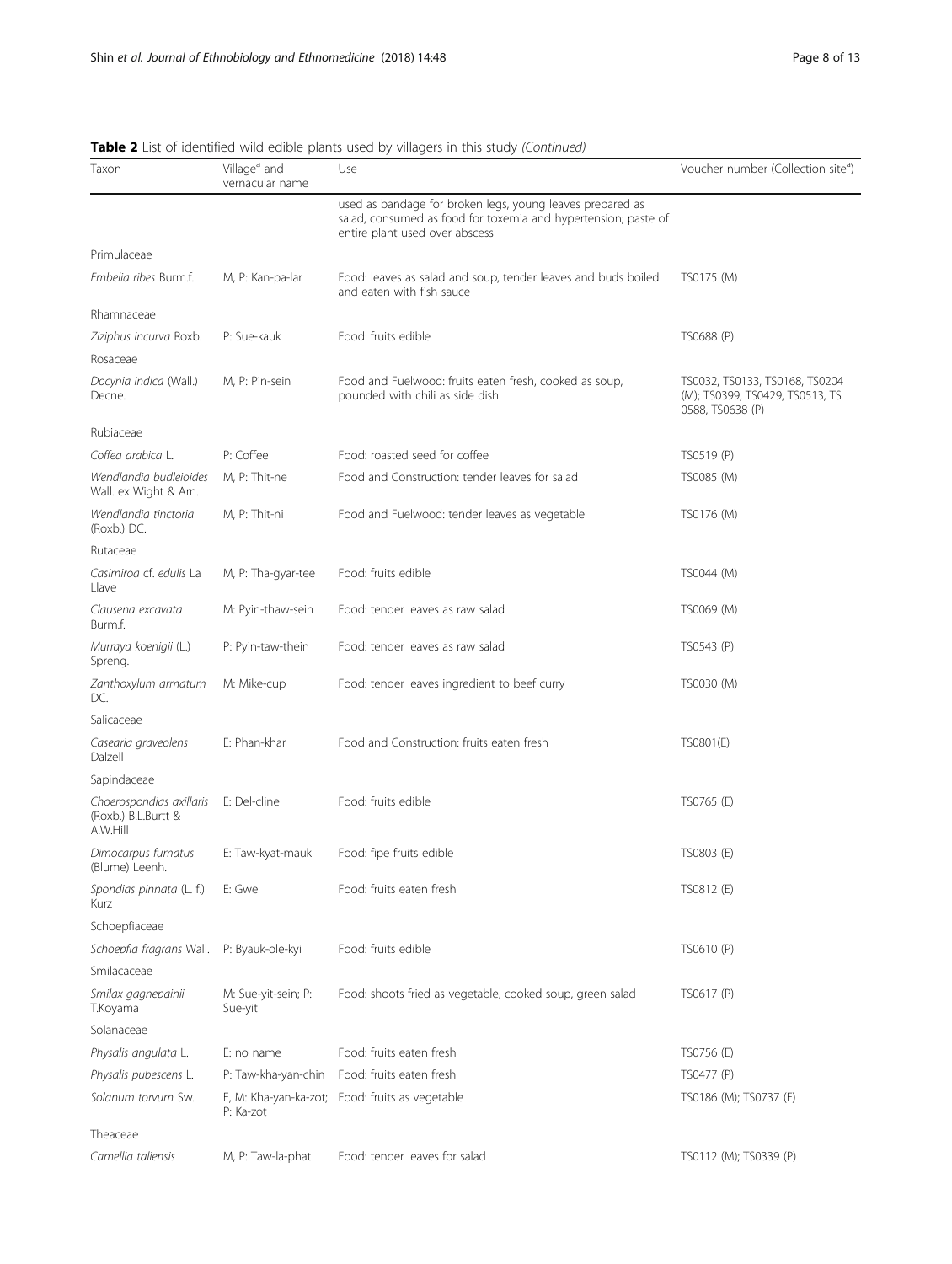| Taxon                                       | Village <sup>a</sup> and<br>vernacular name | Use                                                                                                                                                                                                                              | Voucher number (Collection site <sup>a</sup> ) |  |
|---------------------------------------------|---------------------------------------------|----------------------------------------------------------------------------------------------------------------------------------------------------------------------------------------------------------------------------------|------------------------------------------------|--|
| (W.W.Sm.) Melch.                            |                                             |                                                                                                                                                                                                                                  |                                                |  |
| Schima wallichii Choisy                     | M: Thit-yar                                 | Food and Constructiion: shoots as vegetable                                                                                                                                                                                      | TS0086 (M)                                     |  |
| Urticaceae                                  |                                             |                                                                                                                                                                                                                                  |                                                |  |
| Dendrocnide<br>basirotunda (C.Y.Wu)<br>Chew | E: Tha-phan                                 | Food: ripe fruits edible                                                                                                                                                                                                         | TS0780 (E)                                     |  |
| Vitaceae                                    |                                             |                                                                                                                                                                                                                                  |                                                |  |
| Leea indica (Burm. f.)<br>Merr.             | chin                                        | E: no name; M: Pait- Food: shoot as vegetable                                                                                                                                                                                    | TS0226 (M); TS0805 (E)                         |  |
| Zingiberaceae                               |                                             |                                                                                                                                                                                                                                  |                                                |  |
| Alpinia nigra (Gaertn.)<br>Burtt            | M: Gon-min                                  | Food: pith as vegetable                                                                                                                                                                                                          | TS0278 (M)                                     |  |
| Curcuma cf. amada<br>Roxb                   | M: Ba-thae-kaw                              | Food and Medicine: dry powder of rhizome consumed orally for TS0068 (M); TS0727 (E)<br>flatulence, pounded fresh rhizome as spice in traditional curry,<br>rhizome sliced and dry and made powder, and used as spice in<br>curry |                                                |  |
| Curcuma aromatica<br>Salisb.                | M: Mar-lar-pu                               | Food and Medicine: buds as vegetable, paste of rhizome used<br>externally over injury                                                                                                                                            | TS0210/1 (M)                                   |  |

<span id="page-8-0"></span>**Table 2** List of identified wild edible plants used by villagers in this study (Continued)

<sup>a</sup>: E, Eden; M, Myin Ka; P, Pin-sein-pin

Four species from three families were used as spices and condiments in traditional curry. The dry powder of the rhizome from Curcuma cf. amada was used in various traditional dishes. Freshly pounded rhizome of C. cf. amada was also used as a spice. Leaves of Cinnamomum tamala, Laurus cf. nobilis and Zanthoxylum armatum were used in traditional curry for flavor. Z. armatum is also used as a spice in Yunnan, the province of China nearest to Myanmar [[36\]](#page-12-0).

The different methods of preparation of vegetables for traditional dishes are as follows: (i) Hin, the most



common traditional food, is prepared by boiling the vegetable with edible oil, fermented fish and salt into a semiliquid dish; (ii) Akyaw is prepared by frying the vegetable with salt, spices, chili, and fermented fish; (iii) Athote is prepared by mixing the raw or boiled vegetable with pounded fried groundnut, salt and chili; (iv) Atoe is a raw salad eaten with fermented fish or with fermented bean; and (v) Hincho is a soup prepared by boiling the vegetable with fermented fish and salt.

Most of the WEPs in this study were used directly as vegetable dishes without any pretreatments, although it is known that some plant species, such as those in Arisaema and Celastrus, are toxic. Only the tubers of Amorphophallus purpurascens and A. cf. muelleri were boiled, peeled and pounded before preparing traditional dishes. Most of the fruits, which were consumed as a snack food, were eaten fresh without any preparation. The fresh fruits of Ficus racemosa were preserved by soaking them in salty water. The petiole of Colocasia esculenta and the fruits of F. semicordata were pickled and consumed as a fermented food similar to pickles.

## Use of WEPs as medicine

A total of 18 WEPs from 15 families were used as medicine (Table [3\)](#page-9-0). Among these species, 11 were consumed as food for medicinal uses, and seven species were prepared as a main ingredient for traditional medicine. Dichrocephala integrifolia, Plantago major and Laggera alata were rarely used as food in the study area; however, these species were traditionally consumed for medicinal use. In the study area, the shoots and leaves of D.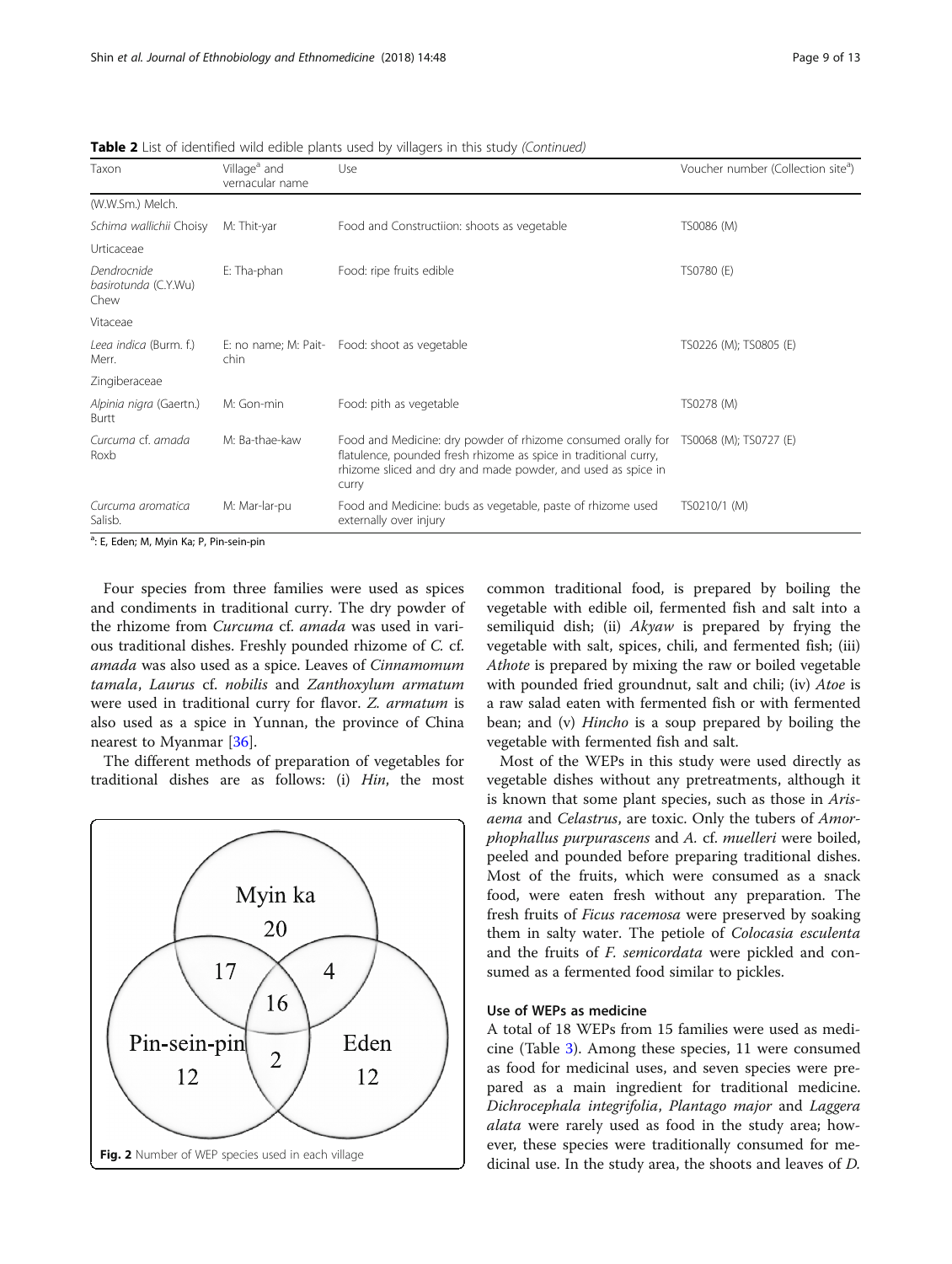<span id="page-9-0"></span>integrifolia were prepared as soup and consumed as a postpartum tonic for mothers. This species is also reported as a valuable medicinal plant for the treatment of Alzheimer's disease [\[37](#page-12-0)]. The young leaves of P. major were traditionally prepared as salad and consumed for hypertension and food poisoning. It is reported that the extract from P. major has antifungal activity [[38](#page-12-0)]. The shoots of L. alata were fried with eggs and consumed to treat swelling in the body. Isochlorogenic acid A from L. alata is reported as a potential candidate antihepatitis B drug [\[39](#page-12-0)].

## **Discussion**

## Species identification

We applied the DNA barcoding technique as a guide for species identification. The chloroplast rbcL sequences of 71 species (85.5% of 83 identified species) were successfully sequenced. The sequences of 53 species (71.6% of sequenced species) yielded a single haplotype from a particular species from the BLAST analysis, whereas the remaining sequences yielded two or more haplotypes from closely related genera. As many of the collected specimens were sterile plants, the DNA barcoding

Table 3 List of wild edible plants used as medicinal plants

technique facilitated the identification of the WEPs in this study.

#### Notable uses of WEPs

Lasia spinosa and Cheilocostus speciosus were important seasonal foods for the cash income of the local people. The villagers collected these two species from the wild seasonally and sold them in the local markets. Because customers prefer these two species as wild plants, the villagers do not cultivate them for markets (Fig. [3a\)](#page-10-0). Tender leaves of Acacia concinna were used as vegetables, but the decoction of fruits of Acacia concinna is traditionally and popularly used as a shampoo in Myanmar. The stems and tubers of Amorphophallus purpurascens and Amorphophallus cf. muelleri were used as vegetables, and the sliced tubers were preserved after being sun dried. The tubers of these species were boiled, peeled and pounded to make konjac, referred to as 'Wa-u' in Myanmar (Fig. [3b](#page-10-0)). Boiled seeds of Archidendron jiringa are a traditional food in the area, and the seeds are also a source of income for the villagers. Although the boiled seeds are consumed widely in the tropics, they have also been found to have some toxicological effects on the heart, kidney, liver and pancreas [\[40\]](#page-12-0).

| Taxon                          | Use                        | Ailment                                                                                                      |  |
|--------------------------------|----------------------------|--------------------------------------------------------------------------------------------------------------|--|
| Alternanthera<br>philoxeroides | Food as medicine           | Inflamation                                                                                                  |  |
| Arisaema erubescens            | Food as medicine           | Digestive system disorders                                                                                   |  |
| Celastrus paniculatus          | Food as medicine           | <b>Nutritional Disorders</b>                                                                                 |  |
| Centella asiatica              | Ingredient for<br>medicine | Respiratory system disorders; Sensory system disorders                                                       |  |
| Cheilocostus speciosus         | Ingredient for<br>medicine | Digestive system disorders                                                                                   |  |
| Cinnamomum tamala              | Ingredient for<br>medicine | Birth related disorders                                                                                      |  |
| Colocasia esculenta            | Ingredient for<br>medicine | Poison (Insect poison)                                                                                       |  |
| Curcuma aromatica              | Ingredient for<br>medicine | Injuries                                                                                                     |  |
| Curcuma cf. amada              | Ingredient for<br>medicine | Digestive system disorders                                                                                   |  |
| Dichrocephala integrifolia     | Food as medicine           | Birth related disorders                                                                                      |  |
| Laggera alata                  | Ingredient for<br>medicine | Inflamation; Pains; Injuries                                                                                 |  |
| Macropanax dispermus           | Food as medicine           | Digestive system disorders                                                                                   |  |
| Momordica subangulata          | Food as medicine           | Nutritional disorders                                                                                        |  |
| Oroxylum indicum               | Food as medicine           | Sensory system disorders                                                                                     |  |
| Phyllanthus emblica            | Food as medicine           | Circulatory system disorders; Respiratory system disorders                                                   |  |
| Plantago major                 | Food as medicine           | Poison (Food poison); Skin/Subcutaneous/Cellular tissue disorders; Injuries; Circulatory system<br>disorders |  |
| Rotheca serrata                | Food as medicine           | Digestive system disorders; Mental disorders                                                                 |  |
| Telosma cordata                | Food as medicine           | Mental disorders                                                                                             |  |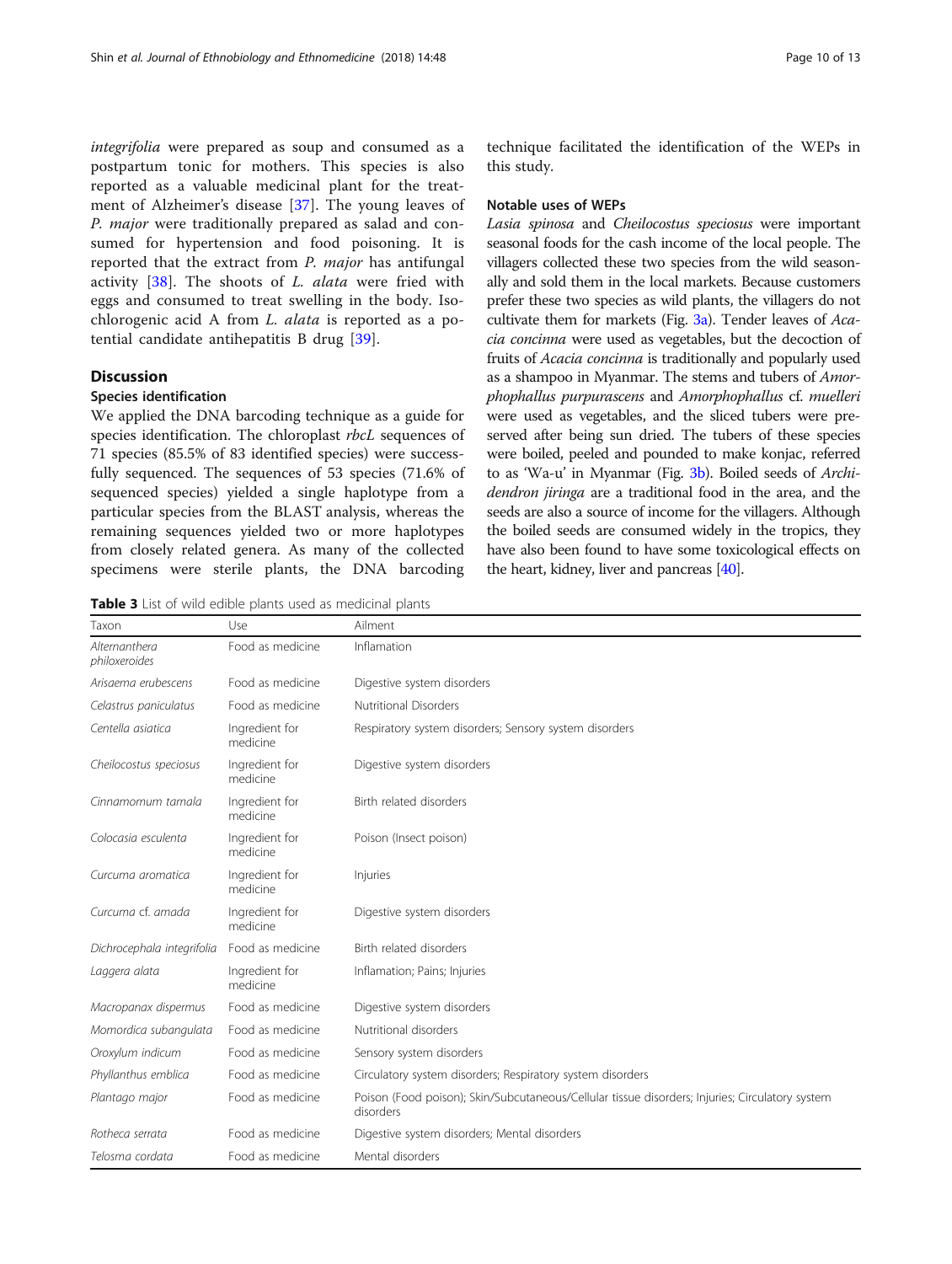The seeds of Elaeocarpus floribundus were used to extract vegetable oil in Myin Ka village. The vegetable oil was used locally, but it was not produced at a commercial scale. To the best of our knowledge, there are no reports on the use of seed oil of E. floribundus, although its fruits are eaten raw as a wild edible fruit in South Asia  $[41]$  $[41]$ . It is interesting that the extracts of leaves of E. floribundus showed significant activities against CEM-SS cancer cells [\[42](#page-12-0)].

It is reported that Rotheca serrata is mainly used as a medicinal plant in other areas [[43](#page-12-0)]. However, R. serrata was mainly consumed as a wild vegetable in the study area and was used for digestive system disorders. The young leaves of Celastrus paniculatus were prepared in a traditional soup and consumed as a dietetic food. The food is not used for a particular ailment. However, the villagers believe that the soup is good for health. The use of this species was recorded in a traditional song expressing that the plant is highly recommended for traditional soup. The fruits of C. paniculatus are consumed orally as a vermifuge by the locals living around Popa Mountain Park, Myanmar [[44\]](#page-12-0). It was reported that the extract from C. paniculatus can inhibit the growth of breast cancer cells [[45\]](#page-12-0).

## WEPs used in each village

The differences in the use of WEPs between the communities of three villages have been observed. The differences among ethnic groups could be the main reason for using different local names for the same species. The three villages are situated in different townships, and there are no social relationships among the villages. This is also another reason for using different local names.

The village of Myin Ka used a larger number of WEPs than the other two villages. Myin Ka village has a longer history than the other two villages and could have inherited much more traditional knowledge of WEPs. In spite of the same major ethnic group (Danu people) and similar vegetation being found in the villages of Myin Ka and Pin-sein-pin, 33 out of 71 WEP species were used in both of the villages, but the remaining 38 species were not common between the two villages. These two communities have different historical backgrounds, and there were no social relationships between the two villages. These differences may be a cause of different uses of the plant resources.

The village of Eden has fewer shared species with the other two villages. Most of the species documented in this study from the families Ebenaceae, Elaeagnaceae, Elaeocarpaceae, Fagaceae, Lamiaceae, Lauraceae, Myricaceae, Rosaceae, Rubiaceae and Rutaceae were used in the villages of Myin Ka and Pin-sein-pin, but not in the village of Eden. However, most species from the families Burseraceae, Lythraceae and Sapindaceae were used only in Eden village. The elevation of Eden is approximately 350 m above sea level, while that of Myin Ka and Pin-sein-pin is more than 1000 m. The forests around the village of Eden are mostly deciduous forests, while those around the villages of Myin Ka and Pin-sein-pin are evergreen forests. These differences could be the causes of variation in plants used by the local communities. Moreover, the village of Eden is newly established by Kayan people who migrated from Kayah State, which is different from the villages of Myin Ka and Pin-sin-pin, which were established by *Danu* people in Shan State. The migrant community may be less familiar with the plant resources in the new environment. In addition, the villagers of Eden practice shifting cultivation for banana plantations. Shifting cultivation could have detrimental effects on the environment, and the availability of WEPs could be diminished.

The average number of species recognized by a single key informant was different among the three villages (Table [4\)](#page-11-0). The key informants from Myin Ka village reported a greater number of species (an average of 18.0 species per key informant) than did those from the villages of Eden and Pin-sein-pin (an average of 10.2 and 12.1 species, respectively). The amount of knowledge on WEPs was also different between the age classes of key informants in the study area. Usually, the older generations transfer the farming activities and knowledge of WEPs to the younger generations in the study area. However, the

<span id="page-10-0"></span>

Fig. 3 Use of WEPs in the study area. a wild Lasia spinosa and Cheilocostus speciosus at a local roadside market. Informed consent was obtained for the use of the photograph. **b** sun-dried slices of Amorphophallus purpurascens for preservation (left) and 'Wa-u' (right)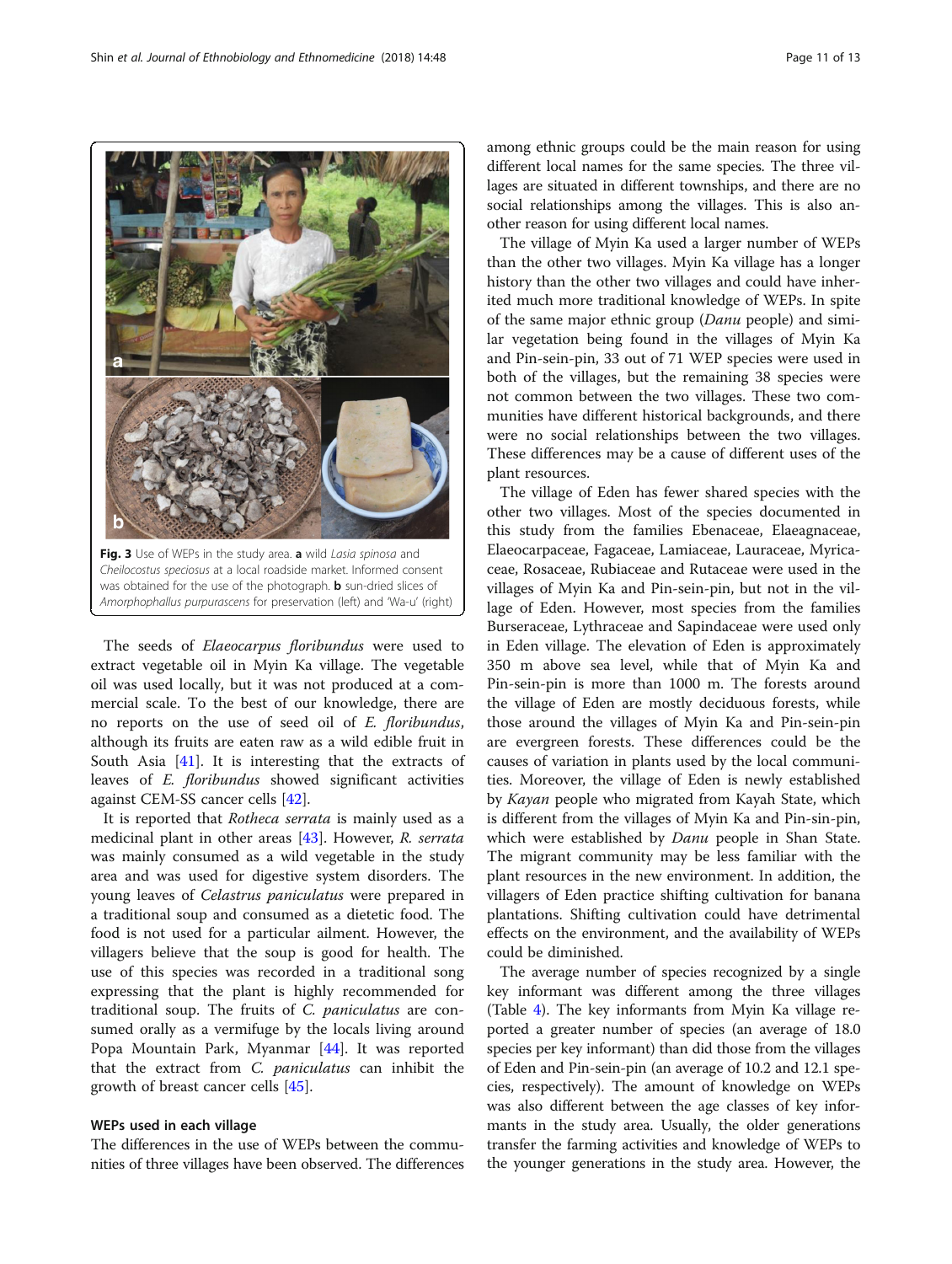| Age           | Eden      |                        | Myin Ka   |                        | Pin-sein-pin |                        |
|---------------|-----------|------------------------|-----------|------------------------|--------------|------------------------|
|               | Informant | No. of WEPs recognized | Informant | No. of WEPs recognized | Informant    | No. of WEPs recognized |
| $30 - 39$     | A         | 12                     | $F^a$     | 21                     | M            | 22                     |
|               |           |                        | G         | 28                     | N            | 7                      |
|               |           |                        | Н         | 30                     |              |                        |
| $40 - 49$     | B         | 11                     |           | 12                     | $\bigcirc$   | 8                      |
|               |           | 17                     |           | 13                     | P            | 9                      |
|               | D         | 5                      |           |                        | Q            | 10                     |
| $50 - 59$     | F         | 6                      | K         | 9                      | R            | 18                     |
|               |           |                        |           | 13                     |              | 11                     |
| $Mean \pm SD$ |           | $10.2 \pm 4.9$         |           | $18.0 \pm 8.4$         |              | $12.1 \pm 5.6$         |

<span id="page-11-0"></span>Table 4 The numbers of wild edible plants recognized by each key informant

<sup>a</sup>: female

age class of 30–39 years reported more WEPs than did the older groups. The interviews revealed that the age class of 30–39 years was much more familiar with the environments where they could collect WEPs. The sharing of work between family members was revealed, and the age class of 30–39 years took more responsibilities in the collection of WEPs. The older generations might face the inability to recall the knowledge of gathering WEPs. The abundance of knowledge of WEPs in younger age classes and a decrease in the knowledge exhibited by the older groups have been reported previously [\[46,](#page-12-0) [47](#page-12-0)].

The number of species reported as WEPs by more than two key informants in the villages of Eden, Myin Ka and Pin-sein-pin was 8 (33.3% of all species reported by all key informants in Eden), 29 (56.9%) and 15 (40.5%) species, respectively. This result indicates more share knowledge of WEPs within the community of Myin Ka. Myin Ka village has 120 ha of common land for watershed conservation, and all villagers of Myin Ka village have access to the common land for collection of WEPs. In contrast, most of the land area around Pin-sein-pin village is privately owned. In the case of Eden village, shifting cultivation is practiced in the reserve forests, where the villagers do not have the legal right of land ownership. Thus, land use and the land ownership system could have effects on the sharing of knowledge of WEPs among the villagers.

## Conclusion

The rich diversity and traditional knowledge of WEPs have been documented in this study. This study indicates that WEPs play an important role in the livelihood of local communities. Historical background, land use system and surrounding vegetation could have effects on the variation in the traditional uses of WEPs. The indigenous societies, especially that in the village of Myin Ka, maintained a considerable amount of traditional knowledge of WEPs. In addition to their food value, other uses of WEPs, such as their medicinal uses, make them more important in the livelihood of local people. WEPs are important not only for increasing the diversity of local food consumption but also for generating income in the local communities. Increasing awareness of the importance of WEPs will encourage the conservation of traditional knowledge of indigenous populations. Further investigations on the nutritional value and pharmacological activities of WEPs will add more value to the traditional knowledge.

#### Abbreviations

MBK: Makino botanical garden; WEP: Wild edible plant

#### Acknowledgments

Special thanks are due to the villagers of Eden, Myin Ka and Pin-sein-pin for their crucial assistance. We are grateful to Dr. Nyi Nyi Kyaw, Director General of Forest Department, Myanmar, for giving us permission to carry out field research in Myanmar. We are also thankful to the staff members of the Forest Department of Kalaw and Pindaya Township for their help in the field research. This research is funded by a Ph.D. scholarship program of the Kochi Prefectural Makino Botanical Garden, Japan.

#### Funding

See acknowledgments.

#### Authors' contributions

TS carried out the field research and laboratory experiments and wrote the first draft of the manuscript; AZM provided assistance and suggestions for field research; FK provided suggestions and help in the field research and botanical identification; and HU conceived and designed the research and provided close supervision in all steps. All the authors read and approved the final manuscript.

#### Ethics approval and consent to participate

Not applicable.

## Consent for publication

Not applicable.

#### Competing interests

The authors declare that they have no competing interests.

#### Publisher's Note

Springer Nature remains neutral with regard to jurisdictional claims in published maps and institutional affiliations.